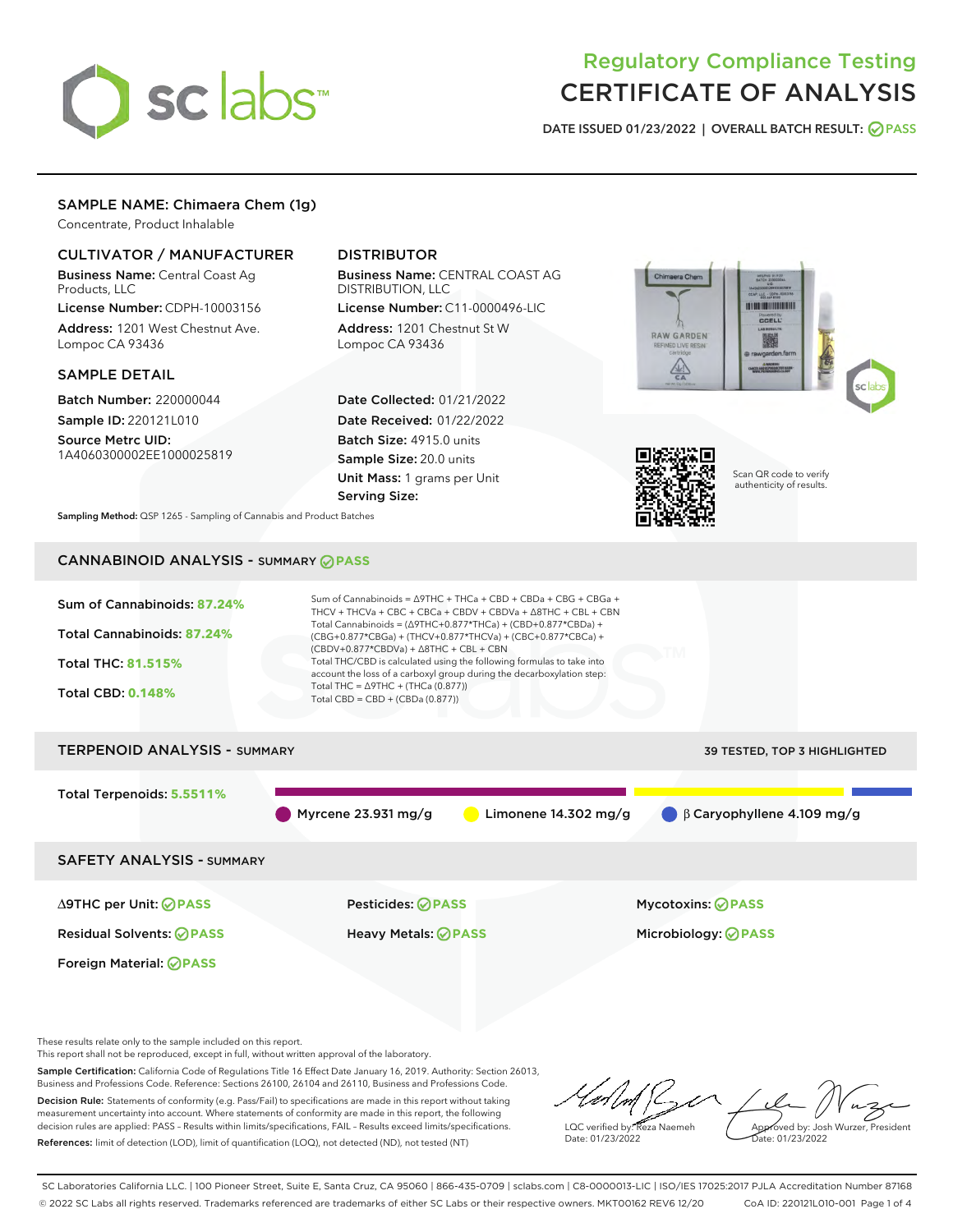



RESULT (%)

CHIMAERA CHEM (1G) | DATE ISSUED 01/23/2022 | OVERALL BATCH RESULT: 2 PASS

TERPENOID TEST RESULTS - 01/22/2022

#### CANNABINOID TEST RESULTS - 01/22/2022 2 PASS

Tested by high-performance liquid chromatography with diode-array detection (HPLC-DAD). **Method:** QSP 1157 - Analysis of Cannabinoids by HPLC-DAD

#### TOTAL CANNABINOIDS: **87.24%**

Total Cannabinoids (Total THC) + (Total CBD) + (Total CBG) + (Total THCV) + (Total CBC) + (Total CBDV) + ∆8THC + CBL + CBN

TOTAL THC: **81.515%** Total THC (∆9THC+0.877\*THCa)

TOTAL CBD: **0.148%**

Total CBD (CBD+0.877\*CBDa)

TOTAL CBG: 3.118% Total CBG (CBG+0.877\*CBGa)

TOTAL THCV: 1.97% Total THCV (THCV+0.877\*THCVa)

TOTAL CBC: ND Total CBC (CBC+0.877\*CBCa)

TOTAL CBDV: ND Total CBDV (CBDV+0.877\*CBDVa)

| <b>COMPOUND</b>  | LOD/LOQ<br>(mg/g)          | <b>MEASUREMENT</b><br><b>UNCERTAINTY</b><br>(mg/g) | <b>RESULT</b><br>(mg/g) | <b>RESULT</b><br>(%) |
|------------------|----------------------------|----------------------------------------------------|-------------------------|----------------------|
| <b>A9THC</b>     | 0.06 / 0.26                | ±28.041                                            | 815.15                  | 81.515               |
| <b>CBG</b>       | 0.06/0.19                  | ±1.228                                             | 31.18                   | 3.118                |
| <b>THCV</b>      | 0.1 / 0.2                  | ±0.98                                              | 19.7                    | 1.97                 |
| <b>CBN</b>       | 0.1 / 0.3                  | ±0.18                                              | 2.8                     | 0.28                 |
| $\triangle$ 8THC | 0.1 / 0.4                  | ±0.17                                              | 2.1                     | 0.21                 |
| <b>CBD</b>       | 0.07/0.29                  | ±0.069                                             | 1.48                    | 0.148                |
| <b>THCa</b>      | 0.05/0.14                  | N/A                                                | <b>ND</b>               | <b>ND</b>            |
| <b>THCVa</b>     | 0.07/0.20                  | N/A                                                | <b>ND</b>               | <b>ND</b>            |
| <b>CBDa</b>      | 0.02/0.19                  | N/A                                                | <b>ND</b>               | <b>ND</b>            |
| <b>CBDV</b>      | 0.04/0.15                  | N/A                                                | <b>ND</b>               | <b>ND</b>            |
| <b>CBDVa</b>     | 0.03/0.53                  | N/A                                                | <b>ND</b>               | <b>ND</b>            |
| <b>CBGa</b>      | 0.1/0.2                    | N/A                                                | <b>ND</b>               | <b>ND</b>            |
| <b>CBL</b>       | 0.06 / 0.24                | N/A                                                | <b>ND</b>               | <b>ND</b>            |
| <b>CBC</b>       | 0.2 / 0.5                  | N/A                                                | <b>ND</b>               | <b>ND</b>            |
| <b>CBCa</b>      | 0.07 / 0.28                | N/A                                                | <b>ND</b>               | <b>ND</b>            |
|                  | <b>SUM OF CANNABINOIDS</b> |                                                    | 872.4 mg/g              | 87.24%               |

#### **UNIT MASS: 1 grams per Unit**

| ∆9THC per Unit                        | 1100 per-package limit | 815.15 mg/unit  | <b>PASS</b> |
|---------------------------------------|------------------------|-----------------|-------------|
| <b>Total THC per Unit</b>             |                        | 815.15 mg/unit  |             |
| <b>CBD per Unit</b>                   |                        | $1.48$ mg/unit  |             |
| <b>Total CBD per Unit</b>             |                        | $1.48$ mg/unit  |             |
| Sum of Cannabinoids<br>per Unit       |                        | $872.4$ mg/unit |             |
| <b>Total Cannabinoids</b><br>per Unit |                        | 872.4 mg/unit   |             |

# Terpene analysis utilizing gas chromatography-flame ionization detection (GC-FID). **Method:** QSP 1192 - Analysis of Terpenoids by GC-FID COMPOUND LOD/LOQ (mg/g) MEASUREMENT UNCERTAINTY (mg/g) RESULT (mg/g) Myrcene 0.008 / 0.025  $\pm 0.3087$  23.931 2.3931 Limonene 0.005/0.016 ±0.2045 14.302 1.4302 β Caryophyllene 0.004 / 0.012 ± 0.1463 4.109 0.4109  $\alpha$  Pinene  $0.005 / 0.017$   $\pm 0.0316$  3.672 0.3672

| $\beta$ Pinene          | 0.004 / 0.014 | ±0.0345 | 3.000                                           | 0.3000              |
|-------------------------|---------------|---------|-------------------------------------------------|---------------------|
| Linalool                | 0.009 / 0.032 | ±0.0553 | 1.456                                           | 0.1456              |
| <b>Terpineol</b>        | 0.016 / 0.055 | ±0.0658 | 1.072                                           | 0.1072              |
| $\alpha$ Humulene       | 0.009 / 0.029 | ±0.0322 | 1.003                                           | 0.1003              |
| Ocimene                 | 0.011 / 0.038 | ±0.0321 | 1.001                                           | 0.1001              |
| Fenchol                 | 0.010 / 0.034 | ±0.0233 | 0.601                                           | 0.0601              |
| trans-ß-Farnesene       | 0.008 / 0.025 | ±0.0125 | 0.353                                           | 0.0353              |
| Camphene                | 0.005 / 0.015 | ±0.0037 | 0.320                                           | 0.0320              |
| Terpinolene             | 0.008 / 0.026 | ±0.0048 | 0.234                                           | 0.0234              |
| <b>Borneol</b>          | 0.005 / 0.016 | ±0.0050 | 0.119                                           | 0.0119              |
| Nerolidol               | 0.009 / 0.028 | ±0.0049 | 0.078                                           | 0.0078              |
| Fenchone                | 0.009 / 0.028 | ±0.0017 | 0.058                                           | 0.0058              |
| Valencene               | 0.009 / 0.030 | ±0.0034 | 0.050                                           | 0.0050              |
| Guaiol                  | 0.009 / 0.030 | ±0.0024 | 0.050                                           | 0.0050              |
| $\gamma$ Terpinene      | 0.006 / 0.018 | ±0.0005 | 0.030                                           | 0.0030              |
| $\alpha$ Terpinene      | 0.005 / 0.017 | ±0.0003 | 0.020                                           | 0.0020              |
| Citronellol             | 0.003 / 0.010 | ±0.0010 | 0.020                                           | 0.0020              |
| Geraniol                | 0.002 / 0.007 | ±0.0008 | 0.019                                           | 0.0019              |
| Isoborneol              | 0.004 / 0.012 | ±0.0005 | 0.013                                           | 0.0013              |
| $\alpha$ Phellandrene   | 0.006 / 0.020 | N/A     | <loq< th=""><th><loq< th=""></loq<></th></loq<> | <loq< th=""></loq<> |
| Eucalyptol              | 0.006 / 0.018 | N/A     | $<$ LOQ                                         | <loq< th=""></loq<> |
| Sabinene Hydrate        | 0.006 / 0.022 | N/A     | $<$ LOQ                                         | <loq< th=""></loq<> |
| Caryophyllene<br>Oxide  | 0.010 / 0.033 | N/A     | $<$ LOQ                                         | $<$ LOQ             |
| Sabinene                | 0.004 / 0.014 | N/A     | <b>ND</b>                                       | ND                  |
| 3 Carene                | 0.005 / 0.018 | N/A     | <b>ND</b>                                       | <b>ND</b>           |
| p-Cymene                | 0.005 / 0.016 | N/A     | <b>ND</b>                                       | <b>ND</b>           |
| (-)-Isopulegol          | 0.005 / 0.016 | N/A     | <b>ND</b>                                       | <b>ND</b>           |
| Camphor                 | 0.006 / 0.019 | N/A     | <b>ND</b>                                       | <b>ND</b>           |
| Menthol                 | 0.008 / 0.025 | N/A     | <b>ND</b>                                       | ND                  |
| Nerol                   | 0.003 / 0.011 | N/A     | <b>ND</b>                                       | <b>ND</b>           |
| R-(+)-Pulegone          | 0.003 / 0.011 | N/A     | <b>ND</b>                                       | ND                  |
| <b>Geranyl Acetate</b>  | 0.004 / 0.014 | N/A     | <b>ND</b>                                       | <b>ND</b>           |
| $\alpha$ Cedrene        | 0.005 / 0.016 | N/A     | <b>ND</b>                                       | ND                  |
| Cedrol                  | 0.008 / 0.027 | N/A     | <b>ND</b>                                       | ND                  |
| $\alpha$ Bisabolol      | 0.008 / 0.026 | N/A     | <b>ND</b>                                       | <b>ND</b>           |
| <b>TOTAL TERPENOIDS</b> |               |         | 55.511 mg/g                                     | 5.5511%             |

SC Laboratories California LLC. | 100 Pioneer Street, Suite E, Santa Cruz, CA 95060 | 866-435-0709 | sclabs.com | C8-0000013-LIC | ISO/IES 17025:2017 PJLA Accreditation Number 87168 © 2022 SC Labs all rights reserved. Trademarks referenced are trademarks of either SC Labs or their respective owners. MKT00162 REV6 12/20 CoA ID: 220121L010-001 Page 2 of 4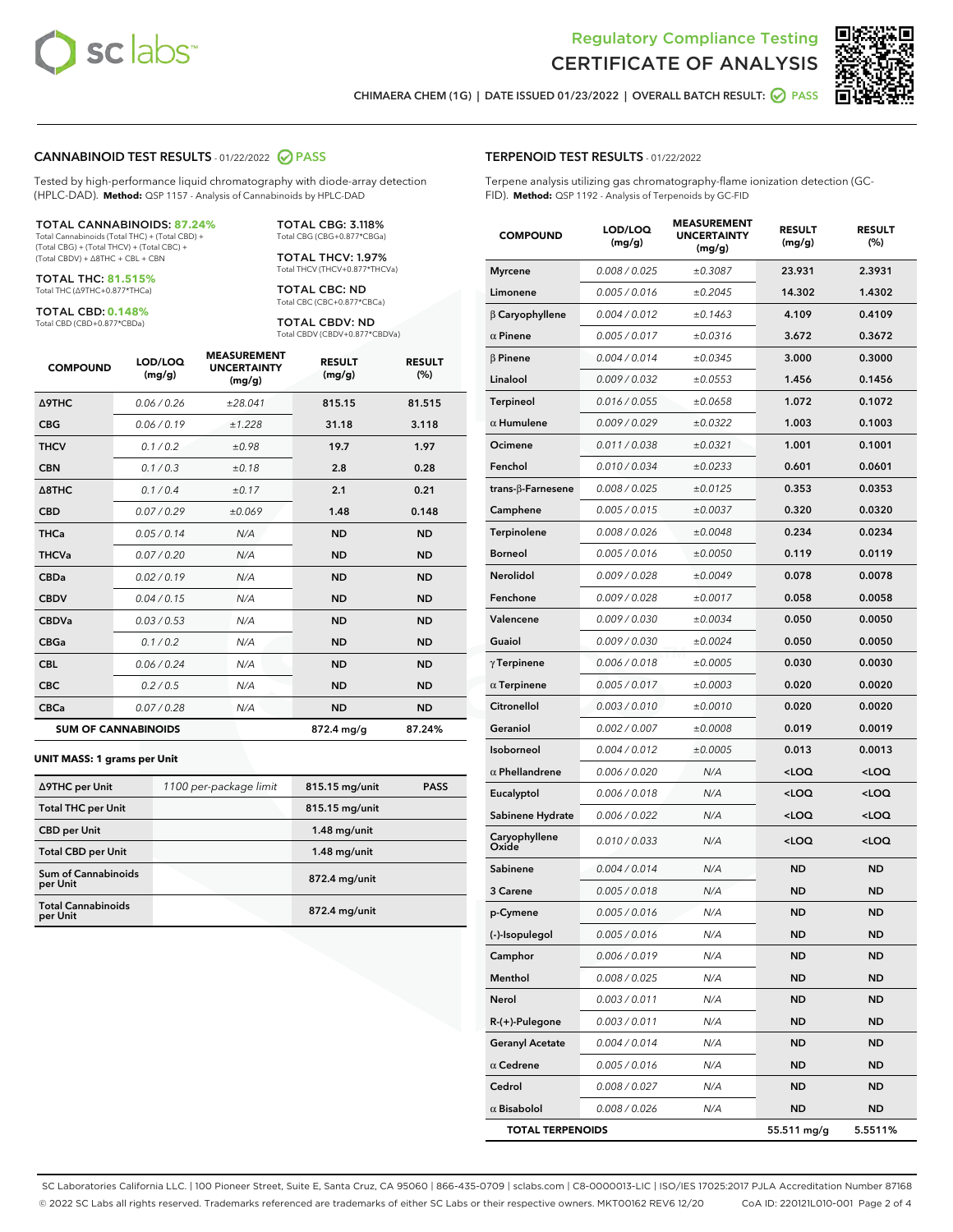



CHIMAERA CHEM (1G) | DATE ISSUED 01/23/2022 | OVERALL BATCH RESULT: ○ PASS

# CATEGORY 1 PESTICIDE TEST RESULTS - 01/22/2022 2 PASS

Pesticide and plant growth regulator analysis utilizing high-performance liquid chromatography-mass spectrometry (HPLC-MS) or gas chromatography-mass spectrometry (GC-MS). \*GC-MS utilized where indicated. **Method:** QSP 1212 - Analysis of Pesticides and Mycotoxins by LC-MS or QSP 1213 - Analysis of Pesticides by GC-MS

| <b>Aldicarb</b><br>0.03 / 0.08<br><b>ND</b><br>$\ge$ LOD<br>N/A<br><b>PASS</b><br>Carbofuran<br>0.02/0.05<br>$\ge$ LOD<br>N/A<br><b>ND</b><br><b>PASS</b><br>Chlordane*<br>0.03 / 0.08<br><b>ND</b><br>$>$ LOD<br>N/A<br><b>PASS</b><br>0.03/0.10<br><b>ND</b><br><b>PASS</b><br>Chlorfenapyr*<br>$\ge$ LOD<br>N/A<br>0.02 / 0.06<br>N/A<br><b>ND</b><br><b>PASS</b><br>Chlorpyrifos<br>$\ge$ LOD<br>0.02 / 0.07<br>N/A<br><b>ND</b><br><b>PASS</b><br>Coumaphos<br>$>$ LOD<br>Daminozide<br>0.02 / 0.07<br>$\ge$ LOD<br>N/A<br><b>ND</b><br><b>PASS</b><br><b>DDVP</b><br>0.03/0.09<br>$\ge$ LOD<br>N/A<br><b>ND</b><br><b>PASS</b><br>(Dichlorvos)<br>Dimethoate<br><b>ND</b><br><b>PASS</b><br>0.03 / 0.08<br>$>$ LOD<br>N/A<br>Ethoprop(hos)<br>0.03/0.10<br>$\ge$ LOD<br>N/A<br><b>ND</b><br><b>PASS</b><br>0.02/0.06<br>$\ge$ LOD<br>N/A<br><b>ND</b><br><b>PASS</b><br>Etofenprox<br>Fenoxycarb<br>0.03 / 0.08<br>$>$ LOD<br>N/A<br><b>ND</b><br><b>PASS</b><br>0.03 / 0.08<br><b>ND</b><br><b>PASS</b><br>Fipronil<br>$\ge$ LOD<br>N/A<br>Imazalil<br>0.02 / 0.06<br>$>$ LOD<br>N/A<br><b>ND</b><br><b>PASS</b><br>0.02 / 0.07<br>Methiocarb<br>N/A<br><b>ND</b><br>$>$ LOD<br><b>PASS</b><br>Methyl<br>0.03/0.10<br>$\ge$ LOD<br>N/A<br><b>ND</b><br><b>PASS</b><br>parathion<br>0.03/0.09<br>$\ge$ LOD<br>N/A<br><b>ND</b><br><b>PASS</b><br><b>Mevinphos</b><br>Paclobutrazol<br>0.02 / 0.05<br>$\ge$ LOD<br>N/A<br><b>ND</b><br><b>PASS</b><br>0.03/0.09<br>N/A<br>$\ge$ LOD<br><b>ND</b><br><b>PASS</b><br>Propoxur<br>0.03 / 0.08<br><b>ND</b><br><b>PASS</b><br>Spiroxamine<br>$\ge$ LOD<br>N/A<br><b>PASS</b><br>Thiacloprid<br>0.03/0.10<br>$\ge$ LOD<br>N/A<br><b>ND</b> | <b>COMPOUND</b> | LOD/LOQ<br>$(\mu g/g)$ | <b>ACTION</b><br>LIMIT<br>$(\mu g/g)$ | <b>MEASUREMENT</b><br><b>UNCERTAINTY</b><br>$(\mu g/g)$ | <b>RESULT</b><br>$(\mu g/g)$ | <b>RESULT</b> |
|--------------------------------------------------------------------------------------------------------------------------------------------------------------------------------------------------------------------------------------------------------------------------------------------------------------------------------------------------------------------------------------------------------------------------------------------------------------------------------------------------------------------------------------------------------------------------------------------------------------------------------------------------------------------------------------------------------------------------------------------------------------------------------------------------------------------------------------------------------------------------------------------------------------------------------------------------------------------------------------------------------------------------------------------------------------------------------------------------------------------------------------------------------------------------------------------------------------------------------------------------------------------------------------------------------------------------------------------------------------------------------------------------------------------------------------------------------------------------------------------------------------------------------------------------------------------------------------------------------------------------------------------------------------------------------------------|-----------------|------------------------|---------------------------------------|---------------------------------------------------------|------------------------------|---------------|
|                                                                                                                                                                                                                                                                                                                                                                                                                                                                                                                                                                                                                                                                                                                                                                                                                                                                                                                                                                                                                                                                                                                                                                                                                                                                                                                                                                                                                                                                                                                                                                                                                                                                                            |                 |                        |                                       |                                                         |                              |               |
|                                                                                                                                                                                                                                                                                                                                                                                                                                                                                                                                                                                                                                                                                                                                                                                                                                                                                                                                                                                                                                                                                                                                                                                                                                                                                                                                                                                                                                                                                                                                                                                                                                                                                            |                 |                        |                                       |                                                         |                              |               |
|                                                                                                                                                                                                                                                                                                                                                                                                                                                                                                                                                                                                                                                                                                                                                                                                                                                                                                                                                                                                                                                                                                                                                                                                                                                                                                                                                                                                                                                                                                                                                                                                                                                                                            |                 |                        |                                       |                                                         |                              |               |
|                                                                                                                                                                                                                                                                                                                                                                                                                                                                                                                                                                                                                                                                                                                                                                                                                                                                                                                                                                                                                                                                                                                                                                                                                                                                                                                                                                                                                                                                                                                                                                                                                                                                                            |                 |                        |                                       |                                                         |                              |               |
|                                                                                                                                                                                                                                                                                                                                                                                                                                                                                                                                                                                                                                                                                                                                                                                                                                                                                                                                                                                                                                                                                                                                                                                                                                                                                                                                                                                                                                                                                                                                                                                                                                                                                            |                 |                        |                                       |                                                         |                              |               |
|                                                                                                                                                                                                                                                                                                                                                                                                                                                                                                                                                                                                                                                                                                                                                                                                                                                                                                                                                                                                                                                                                                                                                                                                                                                                                                                                                                                                                                                                                                                                                                                                                                                                                            |                 |                        |                                       |                                                         |                              |               |
|                                                                                                                                                                                                                                                                                                                                                                                                                                                                                                                                                                                                                                                                                                                                                                                                                                                                                                                                                                                                                                                                                                                                                                                                                                                                                                                                                                                                                                                                                                                                                                                                                                                                                            |                 |                        |                                       |                                                         |                              |               |
|                                                                                                                                                                                                                                                                                                                                                                                                                                                                                                                                                                                                                                                                                                                                                                                                                                                                                                                                                                                                                                                                                                                                                                                                                                                                                                                                                                                                                                                                                                                                                                                                                                                                                            |                 |                        |                                       |                                                         |                              |               |
|                                                                                                                                                                                                                                                                                                                                                                                                                                                                                                                                                                                                                                                                                                                                                                                                                                                                                                                                                                                                                                                                                                                                                                                                                                                                                                                                                                                                                                                                                                                                                                                                                                                                                            |                 |                        |                                       |                                                         |                              |               |
|                                                                                                                                                                                                                                                                                                                                                                                                                                                                                                                                                                                                                                                                                                                                                                                                                                                                                                                                                                                                                                                                                                                                                                                                                                                                                                                                                                                                                                                                                                                                                                                                                                                                                            |                 |                        |                                       |                                                         |                              |               |
|                                                                                                                                                                                                                                                                                                                                                                                                                                                                                                                                                                                                                                                                                                                                                                                                                                                                                                                                                                                                                                                                                                                                                                                                                                                                                                                                                                                                                                                                                                                                                                                                                                                                                            |                 |                        |                                       |                                                         |                              |               |
|                                                                                                                                                                                                                                                                                                                                                                                                                                                                                                                                                                                                                                                                                                                                                                                                                                                                                                                                                                                                                                                                                                                                                                                                                                                                                                                                                                                                                                                                                                                                                                                                                                                                                            |                 |                        |                                       |                                                         |                              |               |
|                                                                                                                                                                                                                                                                                                                                                                                                                                                                                                                                                                                                                                                                                                                                                                                                                                                                                                                                                                                                                                                                                                                                                                                                                                                                                                                                                                                                                                                                                                                                                                                                                                                                                            |                 |                        |                                       |                                                         |                              |               |
|                                                                                                                                                                                                                                                                                                                                                                                                                                                                                                                                                                                                                                                                                                                                                                                                                                                                                                                                                                                                                                                                                                                                                                                                                                                                                                                                                                                                                                                                                                                                                                                                                                                                                            |                 |                        |                                       |                                                         |                              |               |
|                                                                                                                                                                                                                                                                                                                                                                                                                                                                                                                                                                                                                                                                                                                                                                                                                                                                                                                                                                                                                                                                                                                                                                                                                                                                                                                                                                                                                                                                                                                                                                                                                                                                                            |                 |                        |                                       |                                                         |                              |               |
|                                                                                                                                                                                                                                                                                                                                                                                                                                                                                                                                                                                                                                                                                                                                                                                                                                                                                                                                                                                                                                                                                                                                                                                                                                                                                                                                                                                                                                                                                                                                                                                                                                                                                            |                 |                        |                                       |                                                         |                              |               |
|                                                                                                                                                                                                                                                                                                                                                                                                                                                                                                                                                                                                                                                                                                                                                                                                                                                                                                                                                                                                                                                                                                                                                                                                                                                                                                                                                                                                                                                                                                                                                                                                                                                                                            |                 |                        |                                       |                                                         |                              |               |
|                                                                                                                                                                                                                                                                                                                                                                                                                                                                                                                                                                                                                                                                                                                                                                                                                                                                                                                                                                                                                                                                                                                                                                                                                                                                                                                                                                                                                                                                                                                                                                                                                                                                                            |                 |                        |                                       |                                                         |                              |               |
|                                                                                                                                                                                                                                                                                                                                                                                                                                                                                                                                                                                                                                                                                                                                                                                                                                                                                                                                                                                                                                                                                                                                                                                                                                                                                                                                                                                                                                                                                                                                                                                                                                                                                            |                 |                        |                                       |                                                         |                              |               |
|                                                                                                                                                                                                                                                                                                                                                                                                                                                                                                                                                                                                                                                                                                                                                                                                                                                                                                                                                                                                                                                                                                                                                                                                                                                                                                                                                                                                                                                                                                                                                                                                                                                                                            |                 |                        |                                       |                                                         |                              |               |
|                                                                                                                                                                                                                                                                                                                                                                                                                                                                                                                                                                                                                                                                                                                                                                                                                                                                                                                                                                                                                                                                                                                                                                                                                                                                                                                                                                                                                                                                                                                                                                                                                                                                                            |                 |                        |                                       |                                                         |                              |               |

#### CATEGORY 2 PESTICIDE TEST RESULTS - 01/22/2022 2 PASS

| <b>COMPOUND</b>          | LOD/LOO<br>$(\mu g/g)$ | <b>ACTION</b><br>LIMIT<br>$(\mu g/g)$ | <b>MEASUREMENT</b><br><b>UNCERTAINTY</b><br>$(\mu g/g)$ | <b>RESULT</b><br>$(\mu g/g)$ | <b>RESULT</b> |  |
|--------------------------|------------------------|---------------------------------------|---------------------------------------------------------|------------------------------|---------------|--|
| Abamectin                | 0.03/0.10              | 0.1                                   | N/A                                                     | <b>ND</b>                    | <b>PASS</b>   |  |
| Acephate                 | 0.02/0.07              | 0.1                                   | N/A                                                     | <b>ND</b>                    | <b>PASS</b>   |  |
| Acequinocyl              | 0.02/0.07              | 0.1                                   | N/A                                                     | <b>ND</b>                    | <b>PASS</b>   |  |
| Acetamiprid              | 0.02/0.05              | 0.1                                   | N/A                                                     | <b>ND</b>                    | <b>PASS</b>   |  |
| Azoxystrobin             | 0.02/0.07              | 0.1                                   | N/A                                                     | <b>ND</b>                    | <b>PASS</b>   |  |
| <b>Bifenazate</b>        | 0.01 / 0.04            | 0.1                                   | N/A                                                     | <b>ND</b>                    | <b>PASS</b>   |  |
| <b>Bifenthrin</b>        | 0.02/0.05              | 3                                     | N/A                                                     | <b>ND</b>                    | <b>PASS</b>   |  |
| <b>Boscalid</b>          | 0.03/0.09              | 0.1                                   | N/A                                                     | <b>ND</b>                    | <b>PASS</b>   |  |
| Captan                   | 0.19/0.57              | 0.7                                   | N/A                                                     | <b>ND</b>                    | <b>PASS</b>   |  |
| Carbaryl                 | 0.02/0.06              | 0.5                                   | N/A                                                     | <b>ND</b>                    | <b>PASS</b>   |  |
| Chlorantranilip-<br>role | 0.04/0.12              | 10                                    | N/A                                                     | <b>ND</b>                    | <b>PASS</b>   |  |
| Clofentezine             | 0.03/0.09              | 0.1                                   | N/A                                                     | <b>ND</b>                    | <b>PASS</b>   |  |

| <b>COMPOUND</b>               | LOD/LOQ<br>(µg/g) | <b>ACTION</b><br>LIMIT<br>$(\mu g/g)$ | <b>MEASUREMENT</b><br><b>UNCERTAINTY</b><br>(µg/g) | <b>RESULT</b><br>(µg/g) | <b>RESULT</b> |
|-------------------------------|-------------------|---------------------------------------|----------------------------------------------------|-------------------------|---------------|
| Cyfluthrin                    | 0.12 / 0.38       | 2                                     | N/A                                                | ND                      | <b>PASS</b>   |
| Cypermethrin                  | 0.11 / 0.32       | 1                                     | N/A                                                | ND                      | <b>PASS</b>   |
| Diazinon                      | 0.02 / 0.05       | 0.1                                   | N/A                                                | ND                      | <b>PASS</b>   |
| Dimethomorph                  | 0.03 / 0.09       | 2                                     | N/A                                                | <b>ND</b>               | <b>PASS</b>   |
| Etoxazole                     | 0.02 / 0.06       | 0.1                                   | N/A                                                | ND                      | <b>PASS</b>   |
| Fenhexamid                    | 0.03 / 0.09       | 0.1                                   | N/A                                                | ND                      | <b>PASS</b>   |
| Fenpyroximate                 | 0.02 / 0.06       | 0.1                                   | N/A                                                | <b>ND</b>               | <b>PASS</b>   |
| Flonicamid                    | 0.03 / 0.10       | 0.1                                   | N/A                                                | <b>ND</b>               | <b>PASS</b>   |
| Fludioxonil                   | 0.03 / 0.10       | 0.1                                   | N/A                                                | <b>ND</b>               | <b>PASS</b>   |
| Hexythiazox                   | 0.02 / 0.07       | 0.1                                   | N/A                                                | <b>ND</b>               | <b>PASS</b>   |
| Imidacloprid                  | 0.04 / 0.11       | 5                                     | N/A                                                | <b>ND</b>               | <b>PASS</b>   |
| Kresoxim-methyl               | 0.02 / 0.07       | 0.1                                   | N/A                                                | ND                      | <b>PASS</b>   |
| Malathion                     | 0.03 / 0.09       | 0.5                                   | N/A                                                | <b>ND</b>               | <b>PASS</b>   |
| Metalaxyl                     | 0.02 / 0.07       | $\overline{c}$                        | N/A                                                | <b>ND</b>               | <b>PASS</b>   |
| Methomyl                      | 0.03 / 0.10       | 1                                     | N/A                                                | ND                      | <b>PASS</b>   |
| Myclobutanil                  | 0.03/0.09         | 0.1                                   | N/A                                                | <b>ND</b>               | <b>PASS</b>   |
| Naled                         | 0.02 / 0.07       | 0.1                                   | N/A                                                | ND                      | <b>PASS</b>   |
| Oxamyl                        | 0.04 / 0.11       | 0.5                                   | N/A                                                | ND                      | <b>PASS</b>   |
| Pentachloronitro-<br>benzene* | 0.03 / 0.09       | 0.1                                   | N/A                                                | ND                      | <b>PASS</b>   |
| Permethrin                    | 0.04/0.12         | 0.5                                   | N/A                                                | <b>ND</b>               | <b>PASS</b>   |
| Phosmet                       | 0.03 / 0.10       | 0.1                                   | N/A                                                | ND                      | <b>PASS</b>   |
| Piperonylbu-<br>toxide        | 0.02 / 0.07       | 3                                     | N/A                                                | <b>ND</b>               | <b>PASS</b>   |
| Prallethrin                   | 0.03 / 0.08       | 0.1                                   | N/A                                                | <b>ND</b>               | <b>PASS</b>   |
| Propiconazole                 | 0.02 / 0.07       | 0.1                                   | N/A                                                | ND                      | <b>PASS</b>   |
| Pyrethrins                    | 0.04 / 0.12       | 0.5                                   | N/A                                                | ND                      | <b>PASS</b>   |
| Pyridaben                     | 0.02 / 0.07       | 0.1                                   | N/A                                                | <b>ND</b>               | <b>PASS</b>   |
| Spinetoram                    | 0.02 / 0.07       | 0.1                                   | N/A                                                | ND                      | <b>PASS</b>   |
| Spinosad                      | 0.02 / 0.07       | 0.1                                   | N/A                                                | ND                      | <b>PASS</b>   |
| Spiromesifen                  | 0.02 / 0.05       | 0.1                                   | N/A                                                | <b>ND</b>               | <b>PASS</b>   |
| Spirotetramat                 | 0.02 / 0.06       | 0.1                                   | N/A                                                | ND                      | <b>PASS</b>   |
| Tebuconazole                  | 0.02 / 0.07       | 0.1                                   | N/A                                                | ND                      | <b>PASS</b>   |
| Thiamethoxam                  | 0.03 / 0.10       | 5                                     | N/A                                                | <b>ND</b>               | <b>PASS</b>   |
| Trifloxystrobin               | 0.03 / 0.08       | 0.1                                   | N/A                                                | <b>ND</b>               | <b>PASS</b>   |

SC Laboratories California LLC. | 100 Pioneer Street, Suite E, Santa Cruz, CA 95060 | 866-435-0709 | sclabs.com | C8-0000013-LIC | ISO/IES 17025:2017 PJLA Accreditation Number 87168 © 2022 SC Labs all rights reserved. Trademarks referenced are trademarks of either SC Labs or their respective owners. MKT00162 REV6 12/20 CoA ID: 220121L010-001 Page 3 of 4